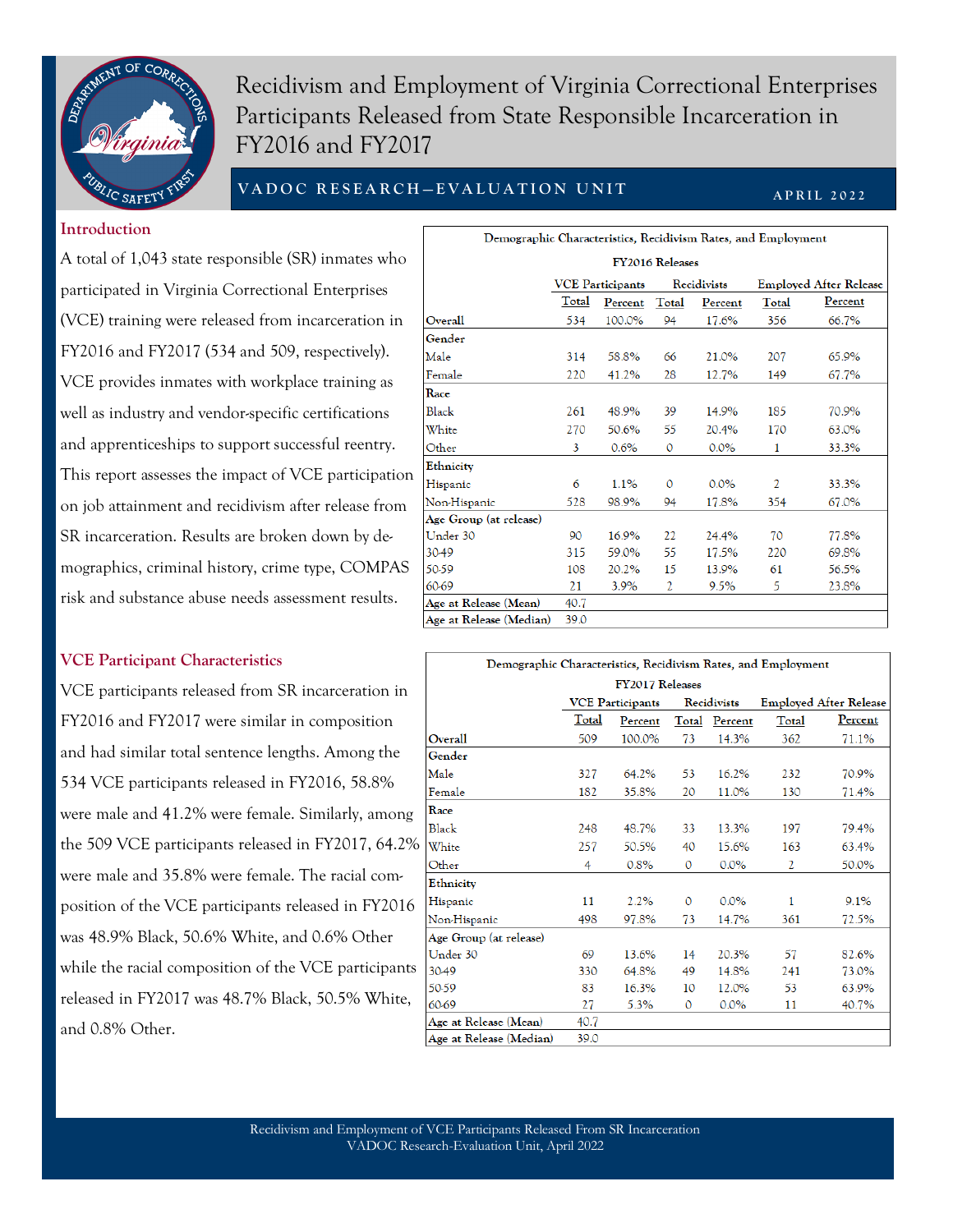### **VCE Participant Characteristics (Cont.)**

For VCE participants released in FY2016 and FY2017, the average age at release was 41. VCE participants released in FY2016 were sentenced to a median total sentence of 5 years, 6 months (half higher and half lower) while those released in FY2017 were sentenced to a median total sentence of 6 years.

At a re-incarceration rate of 17.6% within three years of release for FY2016 releases and 14.3% for FY2017 releases, VCE program participants' recidivism rate is lower than Virginia's overall recidivism rates for FY2016 and FY2017 releases<sup>1</sup> (23.9% and 22.3%, respectively). VCE participants released in FY2017 had a lower recidivism rate than those released in FY2016 (14.3% and 17.6%, respectively). However, this difference was not statistically different.<sup>2</sup> Additionally, VCE participants released in FY2016 and FY2017 had lower recidivism rates than those from their respective cohorts who spent their entire incarceration term in a VADOC facility (21.0% and 20.4%, respectively).

According to Virginia Employment Commission (VEC) data,<sup>3</sup> 66.7% of the FY2016 releases and 71.1% of FY2017 releases who participated in VCE training during their incarceration term were employed during the follow-up period.<sup>4</sup> Half of the VCE participants released in FY2016 and FY2017 who obtained employment after release did so within one quarter of release with those released in FY2016 averaging 2.4 quarters and those released in FY2017 averaging 1.3 quarters.<sup>5</sup> Among VCE participants released in FY2016, those who were employed sustained employment for approximately 55.4% of the time they were at liberty (57.1% median) and averaged 3 employers during the follow-up (2 median). Similarly, among VCE participants released in FY2017, those who were employed sustained employment for approximately 60.4% of the time they were at liberty (61.5% median) and averaged 3 employers during the follow-up (3 median).

Demographic factors such as gender and age are known predictors of recidivism. The overall recidivism rates differ between males and females released during FY2016 (24.8% and 18.0%, respectively) and FY2017 (23.2% and 16.3%, respectively). Similarly, recidivism rates differed between male and female VCE participants released during FY2016 (21.0% and 12.7%, respectively) and FY2017 (16.2% and 11.0%, respectively). Among VCE participants released in FY2016, those who were under 30 at the time of release had the highest recidivism rate of any age group (24.4%) followed by those between the ages of 30 and 49 (17.5%) whereas those between the ages of 60 and 69 at the time of release had the lowest recidivism rate (9.5%).<sup>6</sup> Similarly, for VCE participants released in FY2017, those who were under 30 at the time of release had the highest recidivism rate of any age group (20.3%) followed by those between the ages of 30 and 49 (14.8%) whereas those between the ages of 60 and 69 at the time of release had the lowest recidivism rate  $(0.0\%)$ .<sup>6</sup>

<sup>3</sup>Employment data from quarters 1 and 2 of FY2016 was not included in data provided by VEC.

- $5$ Time to employment was calculated as the difference between employment quarter and year and release quarter and year.
- 6 Fewer than 30 VCE participants were between the ages of 60 and 69 among FY2016 and FY2017 releases.

<sup>1</sup>VADOC Research-Evaluation Unit Recidivism Rates by Key Indicators Report, 2021,2022.

<sup>&</sup>lt;sup>2</sup> $p$  < .05 was the threshold used to determine the statistical significance of the chi-square (χ<sup>2</sup>) test.

<sup>4</sup> Follow up spanned three years following SR incarceration release date for non-recidivists or recidivated date for recidivists.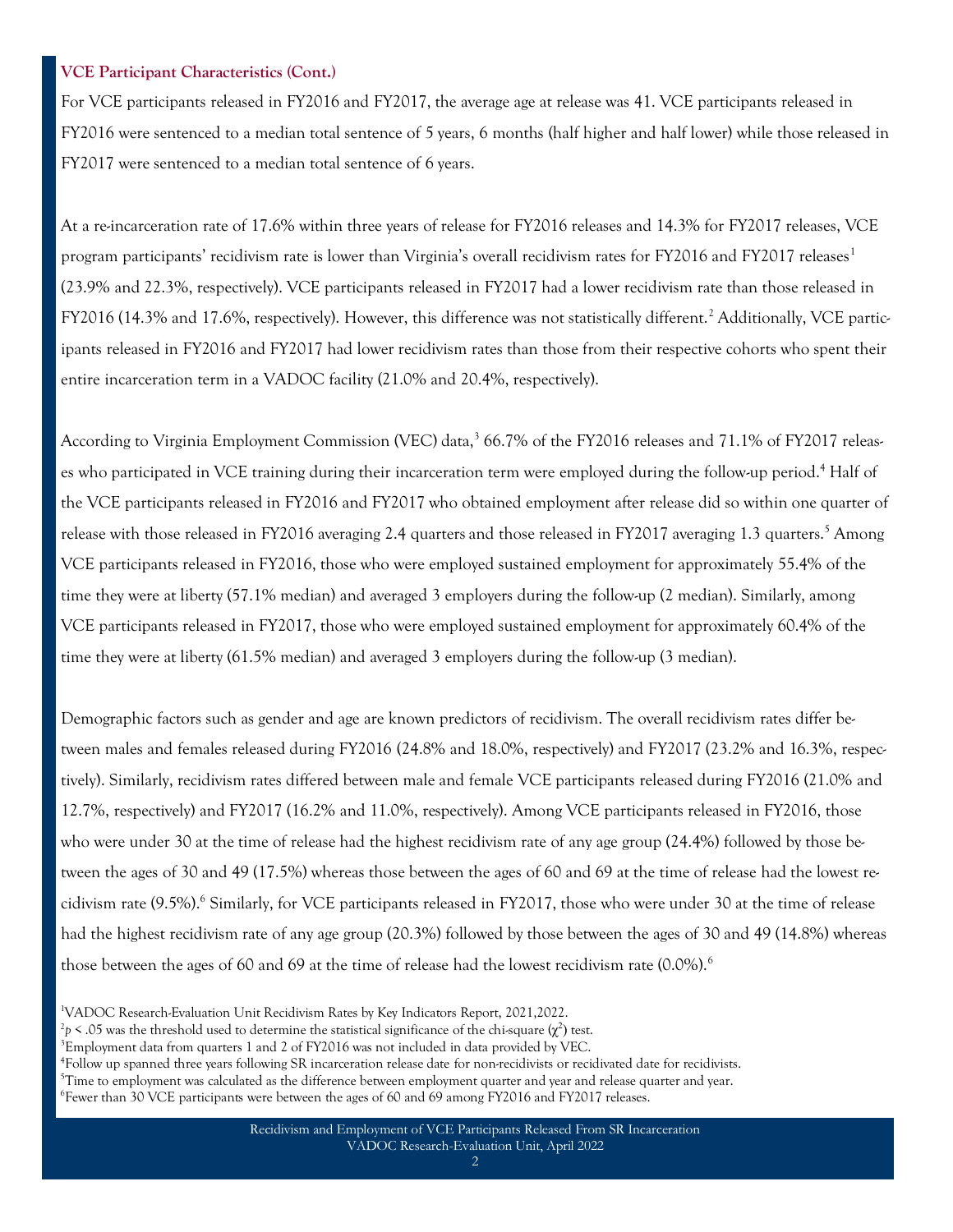### **VCE Participant Characteristics (Cont.)**

There were similar rates of employment for male and female VCE participants released in FY2016 (65.9% and 67.7%, respectively) and FY2017 (70.9% and 71.4%, respectively). Black VCE participants released in both FY2016 and FY2017 obtained employment after release at a higher rate than White VCE participants (70.9% and 63.0%, and 79.4% and 63.4%, respectively). VCE participants released in both FY2016 and FY2017 who were under the age of 30 were most likely to acquire employment after release and there was a decreasing trend in employment as release age increased.

### **Employment, Earnings, and Recidivism**

The majority of VCE participants released in FY2016 VCE Participants who Obtained Employment after Release by Company who obtained employment after release found work in food service (25.3%), in

HVAC/construction/contracting/supply companies (20.5%), through staffing or job placement agencies (18.8%), or in "other" employment areas (18.0%). Their average quarterly earnings were \$5,076.23 (median of \$3,883.39). VCE participants from the FY2016 cohort who obtained employment after release had a lower recidivism rate than those who did not (15.7% and 21.3%, respectively). However, this difference was not significant.<sup>7</sup>

The majority of VCE participants released in FY201 who obtained employment after release found work through staffing or job placement agencies (26.0%), in food service (25.4%), in

HVAC/construction/contracting/supply companies

(13.0%), or in "other" employment areas (20.2%).

Their average quarterly earnings were \$4,881.30

| Type                                       |       |                         |
|--------------------------------------------|-------|-------------------------|
| FY2016 Releases                            |       |                         |
|                                            |       | <b>VCE</b> Participants |
|                                            | Total | Percent                 |
| <b>Employment Rate</b>                     | 356   | 66.7%                   |
| Company Type*                              |       |                         |
| Food Service                               | 90    | 25.3%                   |
| HVAC/Construction/Contracting/Supply       | 73    | 20.5%                   |
| Staffing/Job Placement Agency              | 67    | 18.8%                   |
| Cleaning/Hotels                            | 28    | 7.9%                    |
| Stores/Markets                             | 22.   | 6.2%                    |
| Distribution/Transportation/Moving/Storage | 12    | 3.4%                    |
| Other                                      | 64    | 18.0%                   |
| <b>FY2017 Releases</b>                     |       |                         |
|                                            |       | <b>VCE Participants</b> |
|                                            | Total | Percent                 |
| <b>Employment Rate</b>                     | 362   | 71.1%                   |
| Company Type*                              |       |                         |
| Staffing/Job Placement Agency              | 94    | 26.0%                   |
| Food Service                               | 92    | 25.4%                   |
| HVAC/Construction/Contracting/Supply       | 47    | 13.0%                   |
| Stores/Markets                             | 25    | 6.9%                    |
| Cleaning/Hotels                            | 16    | 4.4%                    |
| Distribution/Transportation/Moving/Storage | 15    | 4.1%                    |
| Other                                      | 73    | 20.2%                   |

\*VEC records of the first job the VCE participant earned wages from upon release from SR incarceration were used to classify company type.

(median of \$4,381.47). VCE participants from the FY2017 cohort who obtained employment after release had a significantly lower recidivism rate than those who did not find employment (12.2% and 19.7%, respectively).<sup>7</sup>

 $^7p$  < .05 was the threshold used to determine the statistical significance of the chi-square  $(\chi^2)$  test.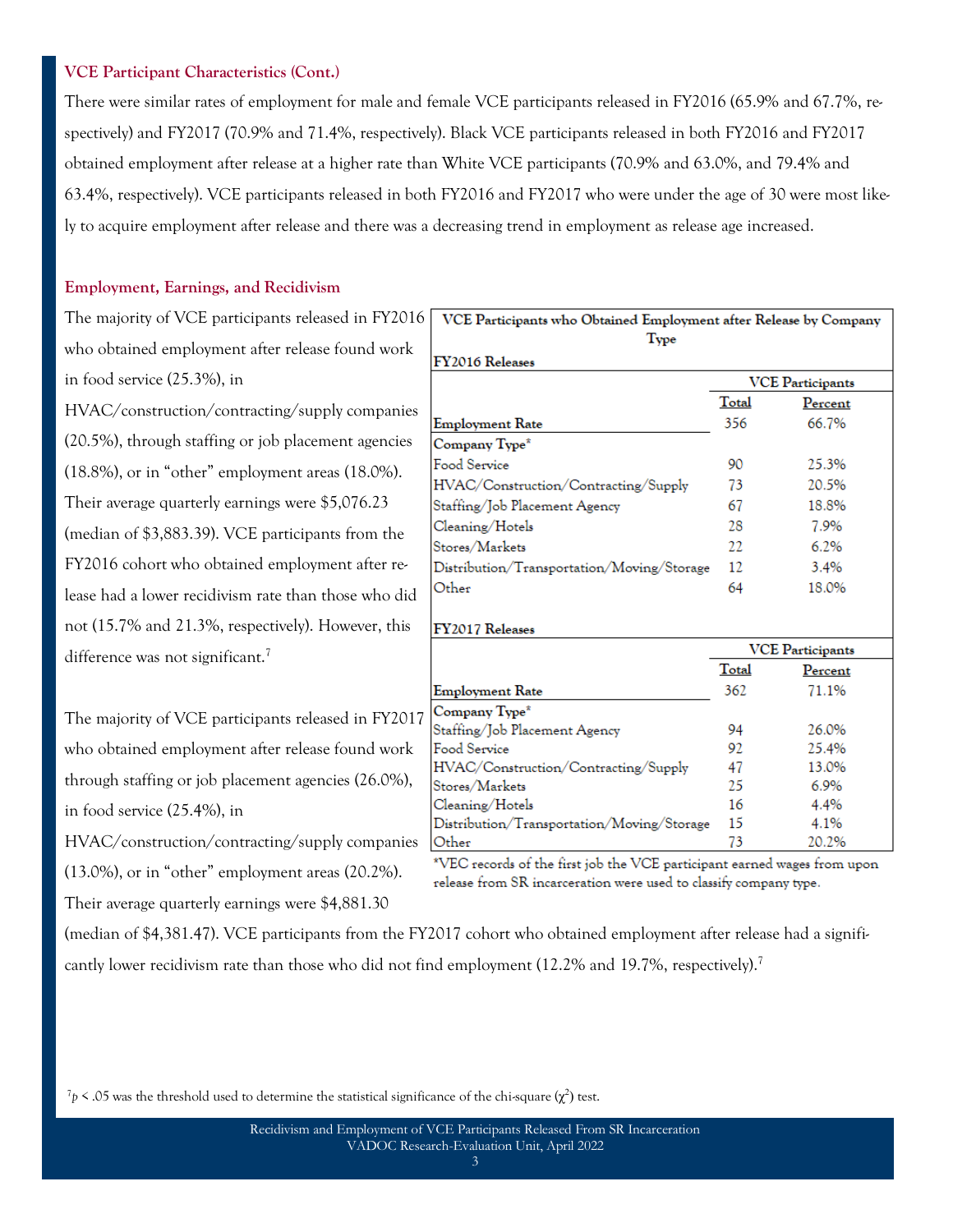# **Crime Type**

Crime type represents the most serious offense from the release term of incarceration. Among FY2016 releases who participated in VCE training, those whose crime type was drugs had a higher recidivism rate (20.7%) than those with property/ public order (19.4%) or violent (14.4%) crime types. Compared to the overall recidivism rates for the FY2016 cohort by crime type, VCE participants' recidivism rates were lower in every category. VCE participants whose crime type was

#### Recidivism Rates and Employment by Crime Type and Prior SR Incarceration Terms

| FY2016 Releases                     |                         |        |             |         |                               |         |  |  |
|-------------------------------------|-------------------------|--------|-------------|---------|-------------------------------|---------|--|--|
|                                     | <b>VCE</b> Participants |        | Recidivists |         | <b>Employed After Release</b> |         |  |  |
|                                     | Total<br>Percent        |        | Total       | Percent | Total                         | Percent |  |  |
| Overall                             | 534                     | 100.0% | 94          | 17.6%   | 356                           | 66.7%   |  |  |
| Crime Type of Most Serious Offense  |                         |        |             |         |                               |         |  |  |
| Violent                             | 215                     | 40.3%  | 31          | 14.4%   | 137                           | 63.7%   |  |  |
| Property/Public Order               | 227                     | 42.5%  | 44          | 19.4%   | 164                           | 72.2%   |  |  |
| Drugs                               | 92                      | 17.2%  | 19          | 20.7%   | 55                            | 59.8%   |  |  |
| <b>Prior SR Incarceration Terms</b> |                         |        |             |         |                               |         |  |  |
| No prior terms                      | 301                     | 56.4%  | 41          | 13.6%   | 200                           | 66.4%   |  |  |
| Exactly 1 previous term             | 134                     | 25.1%  | 19          | 14.2%   | 97                            | 72.4%   |  |  |
| Exactly 2 previous terms            | 56                      | 10.5%  | 19          | 33.9%   | 32                            | 57.1%   |  |  |
| 3 or more previous terms            | 43                      | 8.1%   | 15          | 34.9%   | 27                            | 62.8%   |  |  |

#### Recidivism Rates and Employment by Crime Type and Prior SR Incarceration Terms

| <b>FY2017 Releases</b>              |                         |        |             |         |                               |         |  |
|-------------------------------------|-------------------------|--------|-------------|---------|-------------------------------|---------|--|
|                                     | <b>VCE</b> Participants |        | Recidivists |         | <b>Employed After Release</b> |         |  |
|                                     | Total<br>Percent        |        | Total       | Percent | Total                         | Percent |  |
| Overall                             | 509                     | 100.0% | 73          | 14.3%   | 362                           | 71.1%   |  |
| Crime Type of Most Serious Offense  |                         |        |             |         |                               |         |  |
| Violent                             | 212                     | 41.7%  | 20          | 9.4%    | 145                           | 68.4%   |  |
| Property/Public Order               | 203                     | 39.9%  | 39          | 19.2%   | 148                           | 72.9%   |  |
| Drugs                               | 94                      | 18.5%  | 14          | 14.9%   | 69                            | 73.4%   |  |
| <b>Prior SR Incarceration Terms</b> |                         |        |             |         |                               |         |  |
| No prior terms                      | 304                     | 59.7%  | 27          | 8.9%    | 212                           | 69.7%   |  |
| Exactly 1 previous term             | 117                     | 23.0%  | 22          | 18.8%   | 86                            | 73.5%   |  |
| Exactly 2 previous terms            | 48                      | 9.4%   | 13          | 27.1%   | 37                            | 77.1%   |  |
| 3 or more previous terms            | 40                      | 7.9%   | 11          | 27.5%   | 27                            | 67.5%   |  |

property/public order were most likely to obtain employment after release (72.2%) followed by those with violent (63.7%) and drug crime types (59.8%).

Among VCE participants released in FY2017, those whose crime type was property/public order had a higher recidivism rate (19.2%) than those with drug (14.9%) or violent (9.4%) crime types. Compared to the overall recidivism rates for the FY2017 cohort by crime type, VCE participants' recidivism rates were lower in every category. VCE participants whose crime type was drugs were most likely to obtain employment after release (73.4%) followed closely by those with property/ public order (72.9%) and violent crime types (68.4%).

#### **Incarceration History**

VCE participants released in FY2016 and FY2017 with a greater number of prior SR incarceration terms had a higher risk of recidivism. There were similar rates of employment between VCE participants released in FY2016 and FY2017 with fewer than two prior terms of SR incarceration. VCE participants released in FY2016 with two prior SR terms of

4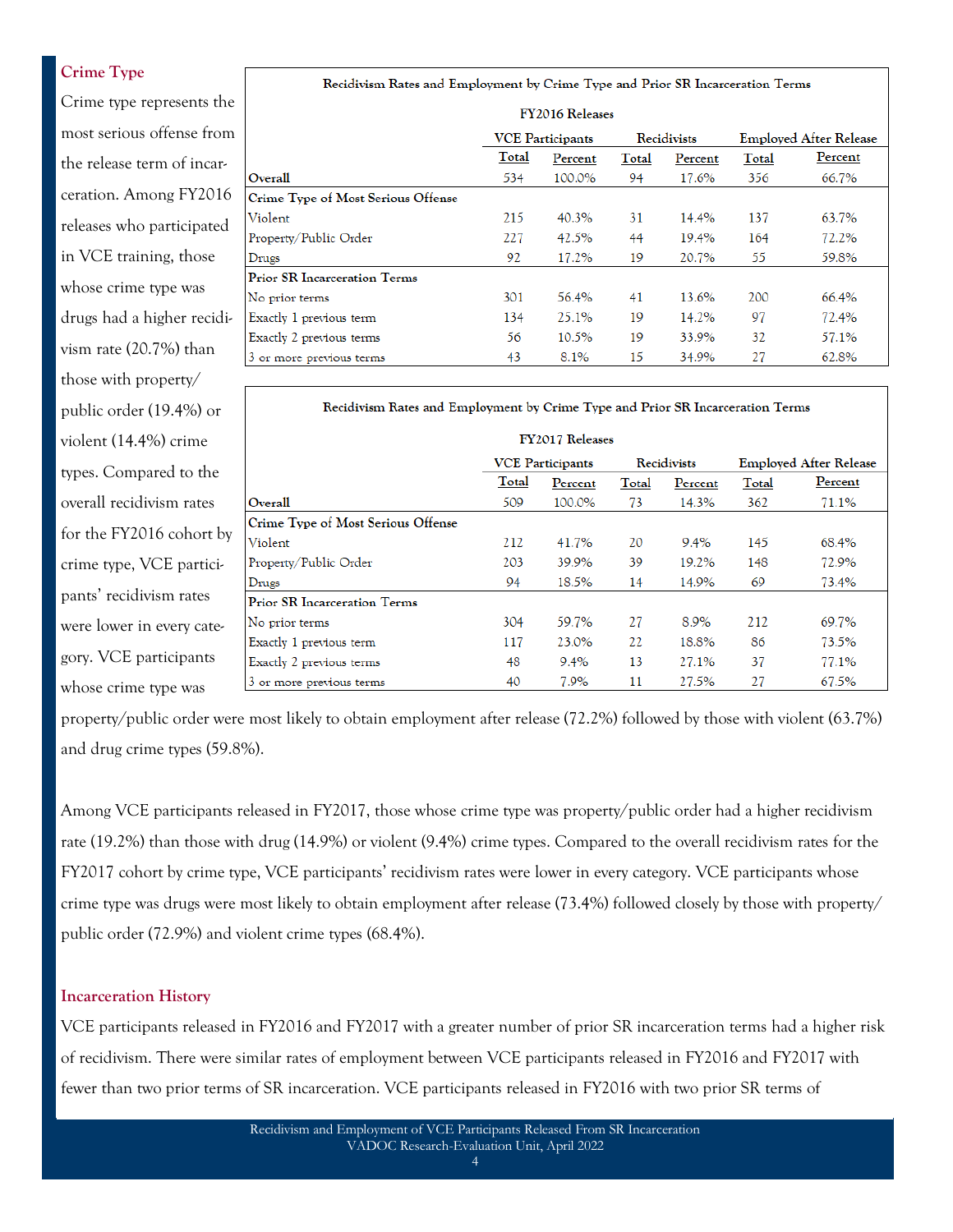## **Incarceration History (Cont.)**

incarceration had the lowest employment rate between the cohorts whereas VCE participants released in FY2017 with two prior terms of SR incarceration had the highest employment rate between the cohorts.

### **COMPAS Risk and Substance Abuse Needs Assessment**

The COMPAS risk and needs assessment tool is used by the VADOC to determine the risk of general and violent recidi-

vism as well as substance abuse needs. VCE participants released in FY2016 and FY2017 with higher risk of general and violent recidivism had higher recidivism and employment rates, in general.

Among VCE participants released in FY2016 and FY2017, those who scored "Highly Probable" on the substance abuse needs scale had the highest rates of recidivism (19.5% and 19.3%, respectively) compared to those who scored "Probable" (18.0% and 10.2%, respectively) or "Unlikely" (11.7% and 8.7%, respectively). Among VCE participants released in FY2016, those who scored "Highly Probable" or "Probable" were more likely to

| Recidivism Rates and Employment by COMPAS Scores |                                                                         |         |       |         |       |         |  |  |  |
|--------------------------------------------------|-------------------------------------------------------------------------|---------|-------|---------|-------|---------|--|--|--|
| FY2016 Releases                                  |                                                                         |         |       |         |       |         |  |  |  |
|                                                  | Recidivists<br><b>Employed After Release</b><br><b>VCE Participants</b> |         |       |         |       |         |  |  |  |
|                                                  | Total                                                                   | Percent | Total | Percent | Total | Percent |  |  |  |
| Overall                                          | 534                                                                     | 100.0%  | 94    | 17.6%   | 356   | 66.7%   |  |  |  |
| <b>COMPAS Risk of General Recidivism</b>         |                                                                         |         |       |         |       |         |  |  |  |
| Low                                              | 244                                                                     | 45.7%   | 24    | 9.8%    | 155   | 63.5%   |  |  |  |
| Medium                                           | 158                                                                     | 29.6%   | 32    | 20.3%   | 109   | 69.0%   |  |  |  |
| High                                             | 132                                                                     | 24.7%   | 38    | 28.8%   | 92    | 69.7%   |  |  |  |
| <b>COMPAS Risk of Violent Recidivism</b>         |                                                                         |         |       |         |       |         |  |  |  |
| Low                                              | 294                                                                     | 55.1%   | 32    | 10.9%   | 178   | 60.5%   |  |  |  |
| Medium                                           | 153                                                                     | 28.7%   | 31    | 20.3%   | 118   | 77.1%   |  |  |  |
| High                                             | 87                                                                      | 16.3%   | 31    | 35.6%   | 60    | 69.0%   |  |  |  |
| <b>COMPAS Substance Abuse Needs Score</b>        |                                                                         |         |       |         |       |         |  |  |  |
| Unlikely                                         | 103                                                                     | 19.3%   | 12    | 11.7%   | 63    | 61.2%   |  |  |  |
| Probable                                         | 133                                                                     | 24.9%   | 24    | 18.0%   | 88    | 66.2%   |  |  |  |
| Highly Probable                                  | 298                                                                     | 55.8%   | 58    | 19.5%   | 205   | 68.8%   |  |  |  |

| Recidivism Rates and Employment by COMPAS Scores |                                        |                        |       |         |              |                               |  |  |
|--------------------------------------------------|----------------------------------------|------------------------|-------|---------|--------------|-------------------------------|--|--|
|                                                  |                                        | <b>FY2017 Releases</b> |       |         |              |                               |  |  |
|                                                  | Recidivists<br><b>VCE Participants</b> |                        |       |         |              | <b>Employed After Release</b> |  |  |
|                                                  | Total                                  | Percent                | Total | Percent | <b>Total</b> | <b>Percent</b>                |  |  |
| Overall                                          | 509                                    | 100.0%                 | 73    | 14.3%   | 362          | 71.1%                         |  |  |
| <b>COMPAS Risk of General Recidivism</b>         |                                        |                        |       |         |              |                               |  |  |
| Low                                              | 225                                    | 44.2%                  | 17    | 7.6%    | 152          | 67.6%                         |  |  |
| Medium                                           | 144                                    | 28.3%                  | 27    | 18.8%   | 107          | 74.3%                         |  |  |
| High                                             | 140                                    | 27.5%                  | 29    | 20.7%   | 103          | 73.6%                         |  |  |
| <b>COMPAS Risk of Violent Recidivism</b>         |                                        |                        |       |         |              |                               |  |  |
| Low                                              | 274                                    | 53.8%                  | 25    | 9.1%    | 178          | 65.0%                         |  |  |
| Medium                                           | 153                                    | 30.1%                  | 30    | 19.6%   | 119          | 77.8%                         |  |  |
| High                                             | 82                                     | 16.1%                  | 18    | 22.0%   | 65           | 79.3%                         |  |  |
| <b>COMPAS Substance Abuse Needs Score</b>        |                                        |                        |       |         |              |                               |  |  |
| Unlikely                                         | 127                                    | 25.0%                  | 11    | 8.7%    | 91           | 71.7%                         |  |  |
| Probable                                         | 128                                    | 25.1%                  | 13    | 10.2%   | 93           | 72.7%                         |  |  |
| Highly Probable                                  | 254                                    | 49.9%                  | 49    | 19.3%   | 178          | 70.1%                         |  |  |

obtain employment after release than those who scored "Unlikely" (68.8%, 66.2%, and 61.2%, respectively) whereas among VCE participants released in FY2017, the employment rates were similar for those who scored "Unlikely," "Probable," and "Highly Probable" (71.7%, 72.7%, and 70.1%, respectively).

5